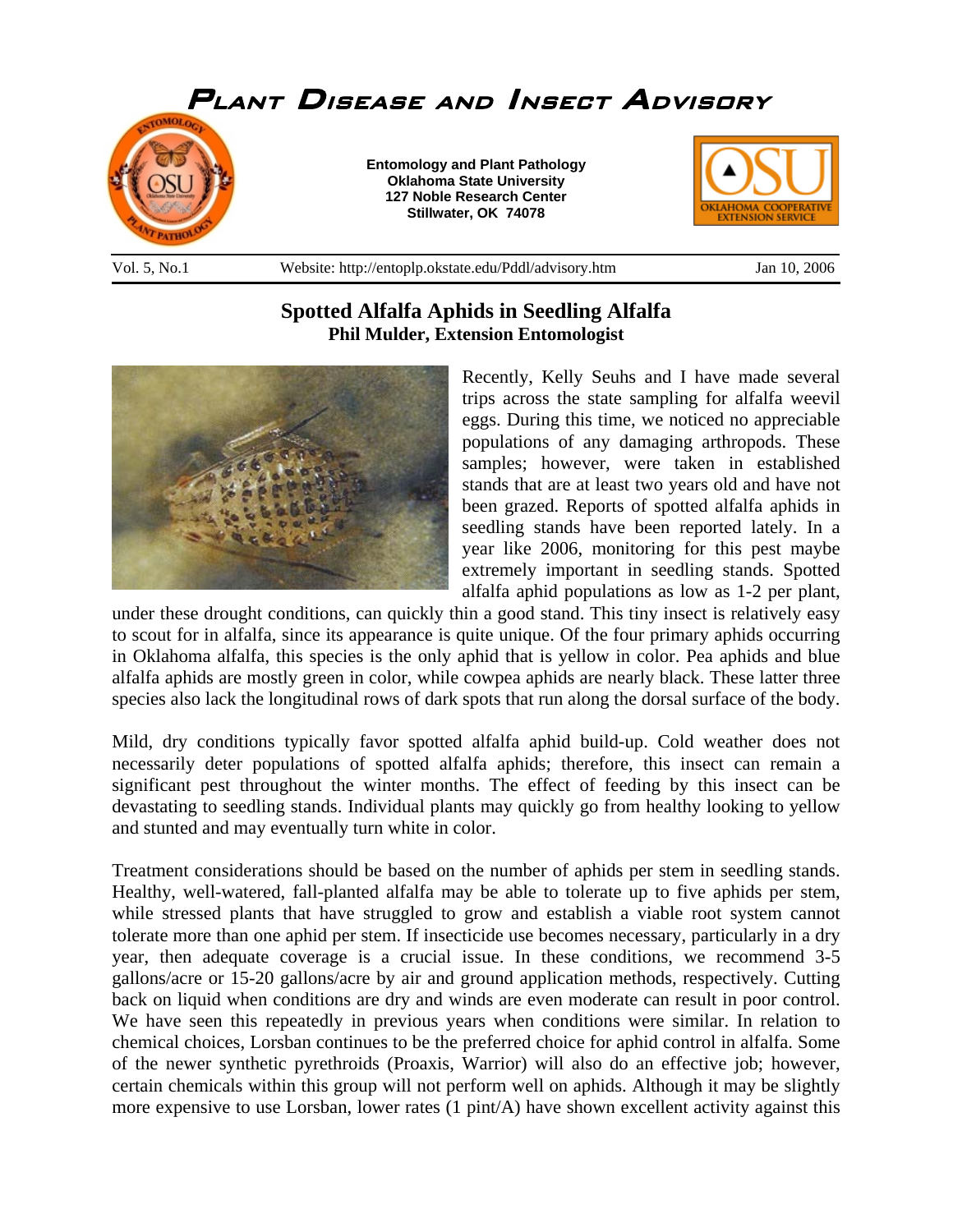pest and these rates should be quite competitive with lower rates of any of the synthetic pyrethroids.

\_\_\_\_\_\_\_\_\_\_\_\_\_\_\_\_\_\_\_\_\_\_\_\_\_\_\_\_\_\_\_\_\_\_\_\_\_\_\_\_\_\_\_\_\_\_\_\_\_\_\_\_\_\_\_\_\_\_\_\_\_\_\_\_\_\_\_\_\_\_\_\_\_\_\_\_\_\_

## **Will January/February Weather Conditions have an Impact on Alfalfa Weevil Egg Populations in 2006????**

## **Phil Mulder and Kelly Seuhs, OSU Extension Entomologist and Extension Assistant**

Alfalfa weevil egg populations for January are located in the attached table. In addition, degree days through January 8, 2005 are presented in the last column. For the purposes of comparison, January egg populations and viability of those eggs for the previous two years are also depicted in the table. Viability measurements for this year's samples are still being processed. Relatively low numbers of eggs were recovered in all counties with the exception of Woods County. In 2006, degree days through January 8 are averaging 68.2 across the ten sample sites.

Remember, as far as alfalfa weevil populations are concerned, 150 degree days represents the level that serves as an indicator for growers and consultants to begin scouting for larvae. So far this year, many early (suicidal) emerging larvae were present in our samples. Any of these early emerging larvae will likely be killed by ensuing cold weather events. With warm weather conditions on the immediate horizon; however, it is likely that more adult activity will begin. During warm spells in January and February adult mating and oviposition can increase dramatically. If present populations hold through the



February sampling period, and oviposition increases between now and then due to warm weather events, we could experience a heavier infestation of alfalfa weevil than we experienced last season. In contrast, if we receive some relief from the drought and colder temperatures, then egg populations should remain steady or perhaps decline. If we experience colder conditions and continue in the drought, then it is likely that those fields that were late harvested or grazed during the winter will see very low populations of weevils. This is in part due to the lack of stem material for weevil oviposition.

During sampling, we often keep our eye out for any additional insect activity, such as army cutworm or aphids. No such activity was noted during the January sampling trips. However, please see the next article on spotted alfalfa aphids if you have a seedling stand of alfalfa. If you have experienced problems in the past with army cutworm in February or March, then this may be the type of year to keep a close eye on your stand, particularly before the alfalfa begins to really grow. This pest is quite particular about where they lay their eggs as moths, preferring areas that have fewer weeds and less old forage growth. With the lack of rainfall and late cutting in 2005 moths will prefer to select such sites, in particular those grown in sandier soils. We will